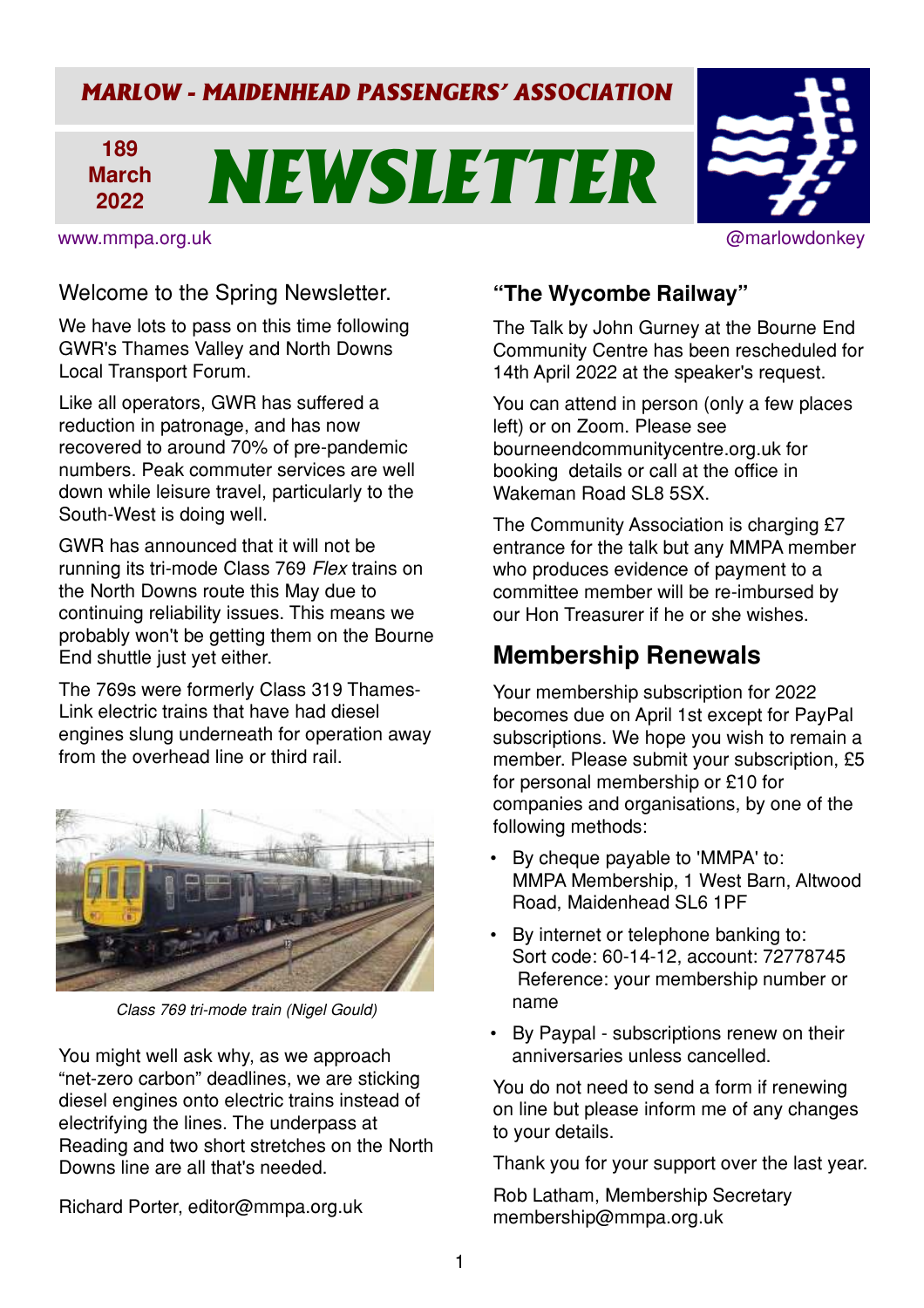# **May Timetable Preview**

### Weekdays

- No change to Thames Valley branches
- No change to fast services to Paddington
- Most 12-car Class 387 Didcot London electric services reduced to 8-cars
- Three Oxford Didcot/Reading morning peak services deleted
- Didcot/Reading Paddington relief line timings adjusted (GWR and TFL-RAIL).

#### Weekends

• No changes for Thames Valley branches.

There will be other changes around the network, most notably:

- Class 387 electrics to Newbury with a diesel shuttle from there to Bedwyn.
- Class 802 Intercity Express Trains which now serve Bedwyn replace Castle Class shortened High Speed Trains in the West.

The HSTs are the most polluting trains on GWR so this cascade saves CO<sub>2</sub> emissions.

# **CPay and Ticket Machines**

CPay is Transport for London's contactless fare system which currently operates between Reading and London. It allows touch in - touch out travel with no physical ticket, and weekly capping.

The Department for Transport has agreed to fund the extension of CPay to the Henley, Marlow and Windsor branches.

The plan is to do Henley and Windsor & Eton Central first, with a launch date of 28th March. Marlow will follow on in April.

Railcards and child fares are not yet supported but TfL is working on them.

At the same time a cashless ticket vending machine (TVM) will be installed at Furze Platt and additional ones at Bourne End.

Enabling works are under way and Platform Validators are being installed.

#### **Minutes of the Annual General Meeting held at the Bourne End Community Centre at 7.45pm, 24 September 2021.**

#### Welcome

The Chairman, John Marsh, welcomed some forty members and guests as well as representatives from GWR, NetworkRail, MTR Elizabeth Line and Chiltern Railways.

- 1. Apologies had been received from Tony Gammond, Mike Cooper and Mark Jamieson.
- 2. 2020 AGM.

The chairman reminded the meeting that this had had to be cancelled at short notice as a result of the coronavirus epidemic. However, nineteen members had given their approval electronically to the resolutions to accept the 2019 annual financial account and the election of the committee members as proposed.

3. Committee Report

This had been circulated to members ahead of the meeting. See Newsletter 187.

4. Financial Report

The Receipts and Payments Account had been circulated prior to the meeting; it was approved nem con.

5. Election of committee members

These were all approved as set out below.

John Marsh, Chairman and Honorary Treasurer, Bourne End station rep., GWR liaison

Richard Porter\*, Webmaster, Newsletter Editor and Furze Platt station rep.

Martin Coker, Cookham station rep., NetworkRail liaison.

Rob Latham\*, Membership secretary and Maidenhead station rep.

John Fowler, MTR Elizabeth Line liaison.

Geoff Herbert, Taplow station rep.

Nigel Phillips, Buckinghamshire Council liaison officer, Chiltern Railways liaison, High Wycombe station rep.  $\bullet$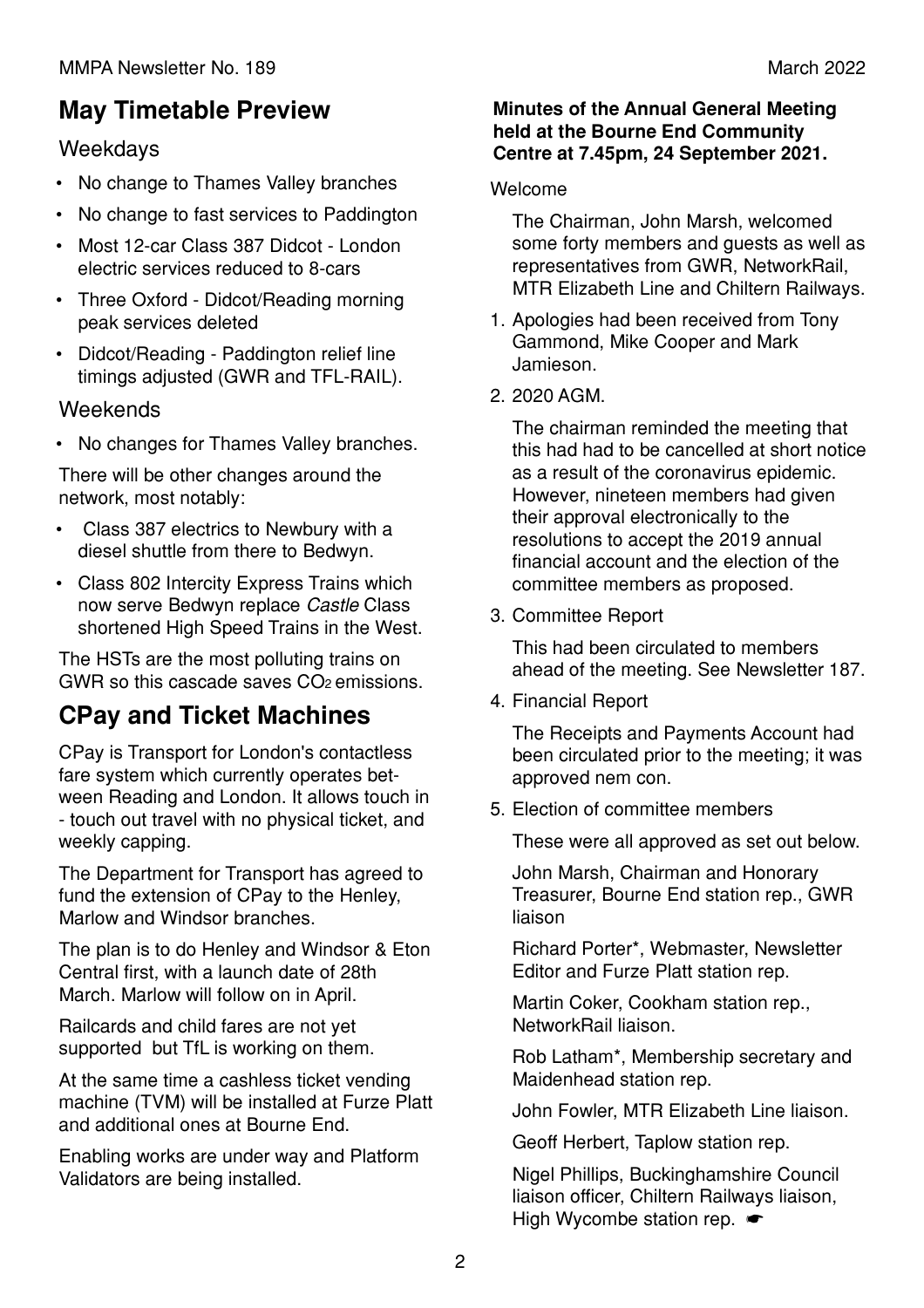#### **AGM 2021 Minutes (continued)**

Eileen Bune, Cookham Parish Council rep.

- \* Richard Porter and Rob Latham are exchanging responsibilities for membership and newsletter.
- 6 10. Presentations and Other Matters

Presentations were given by Mark Hopwood CBE, MD, Great Western Railway, Jo Grew, Network Rail Industry Programme Director, Mike Bagshaw, MTR Elizabeth Line Performance and Planning Director and Martin Howard from Chiltern Railways. See Newsletter 188.

There being no further business the chairman closed the meeting at 9.15pm.

#### **Annual General Meeting 2022**

The Committee has decided that this year's AGM will be on Friday 24th June at 19:45. This will even out the AGMs and with luck the weather and COVID situation will be more favourable.





## **Down The Line**

#### **Taplow**

Good News! After months of negotiation by MTR Elizabeth Line, the first weekday offpeak service towards London is now the 09:19. This applies to both paper tickets and contactless fares but in the latter case you must touch in after 09:10.

#### Bourne End

There have been four signalling incidents recently, three of which were related to the token system. These may have been due to inexperienced guards rushing the procedure.

#### Cookham

A planning application for land adjacent to the railway has been put on hold.

#### **Maidenhead**

The bus pull-in at the revised forecourt layout is now operational. First Berks & Thames Valley route 4 to Heathrow now terminates under the railway bridge and picks up at the station (above), although it's not listed on the bus stop.

From 27th February there are additional early morning and late evening journeys to and from Heathrow.

#### Marlow - Bourne End

Network Rail has informed us that three more level crossings on the Bourne End to Marlow stretch will be equipped with miniature warning lights similar to those at Spade Oak (left).

Miniature warning lights at Spade Oak